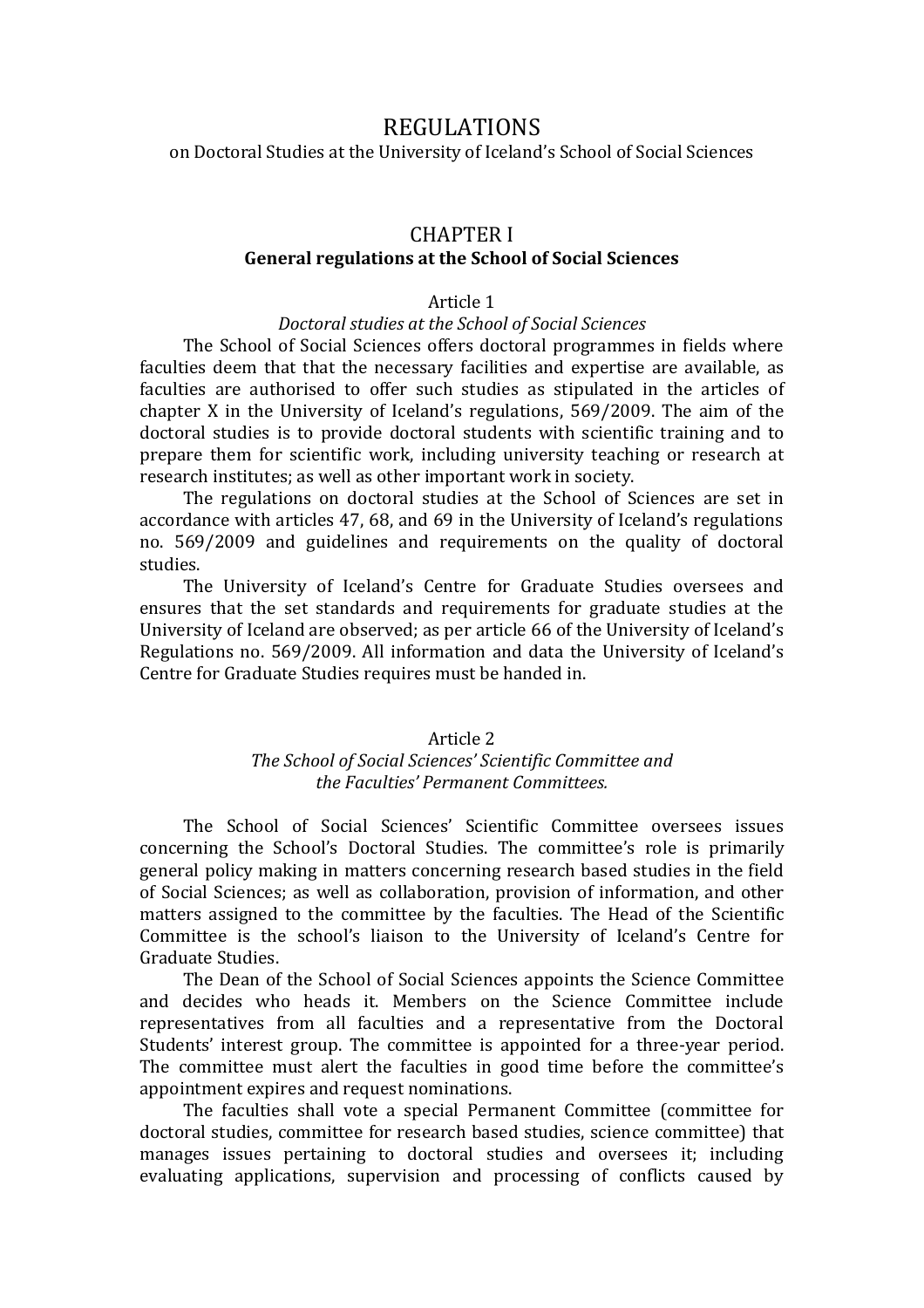decisions made on the basis of Article 10. Faculties can set further rules on the work of the permanent committee.

#### Article 3

#### *Application Deadline*

The application deadline for Doctoral Studies is twice a year, usually 15 April and 15 October, and 1 February and 1 September for applicants from outside the EEA area. The school is authorised to accept application for doctoral studies at other times in particular circumstances.

# Article 4

#### *Application Process*

Applications shall be submitted to the University of Iceland Registration Office in a specific on-line form accessible on the University website. The Registration Office sends the applications to the respective faculty after registering the data.

The application process is as follows:

- a) The Registration Office sends the application along with the attached documents to the respective faculty. The application must include confirmed copies of diplomas, curriculum vitae, two references, a preliminary draft of the research proposal, a statement on the applicant's academic abilities for the studies, project schedule on the applicant's abilities to dedicate her/himself to the studies, a request for a specific supervisor if applicable, and other required material as per instructions issued by the faculty in question.
- b) The faculty's administrative office reviews and registers applications and checks whether the required data is enclosed. The application is consequently put to the Faculty's Permanent Committee, which issues a written assessment. The committee must confirm that the formal requirements are met. Furthermore, the committee evaluates the preliminary draft of the research proposal and the student's prerequisites for doctoral studies. The permanent committee sends the application to the department for review if applicable. The permanent committee is furthermore, when appropriate, authorised to take into consideration rulings or departmental rules on the maximum number of doctoral students per supervisor. If an application for doctoral studies is declined by the faculty the decision must be accompanied by reasoning. The faculty's administrative office answers the applicant in writing and informs the Registration Office of the faculty's decision. Applications shall generally be processed and answered within six weeks from the application deadline, or alternatively the receipt of the application if it was accepted outside the deadline.
- c) The applicant shall enrol and register with the Registration Office. Registration and payment of the fee for the autumn semester must be made by 5 June, but by 30 November for studies in the spring semester.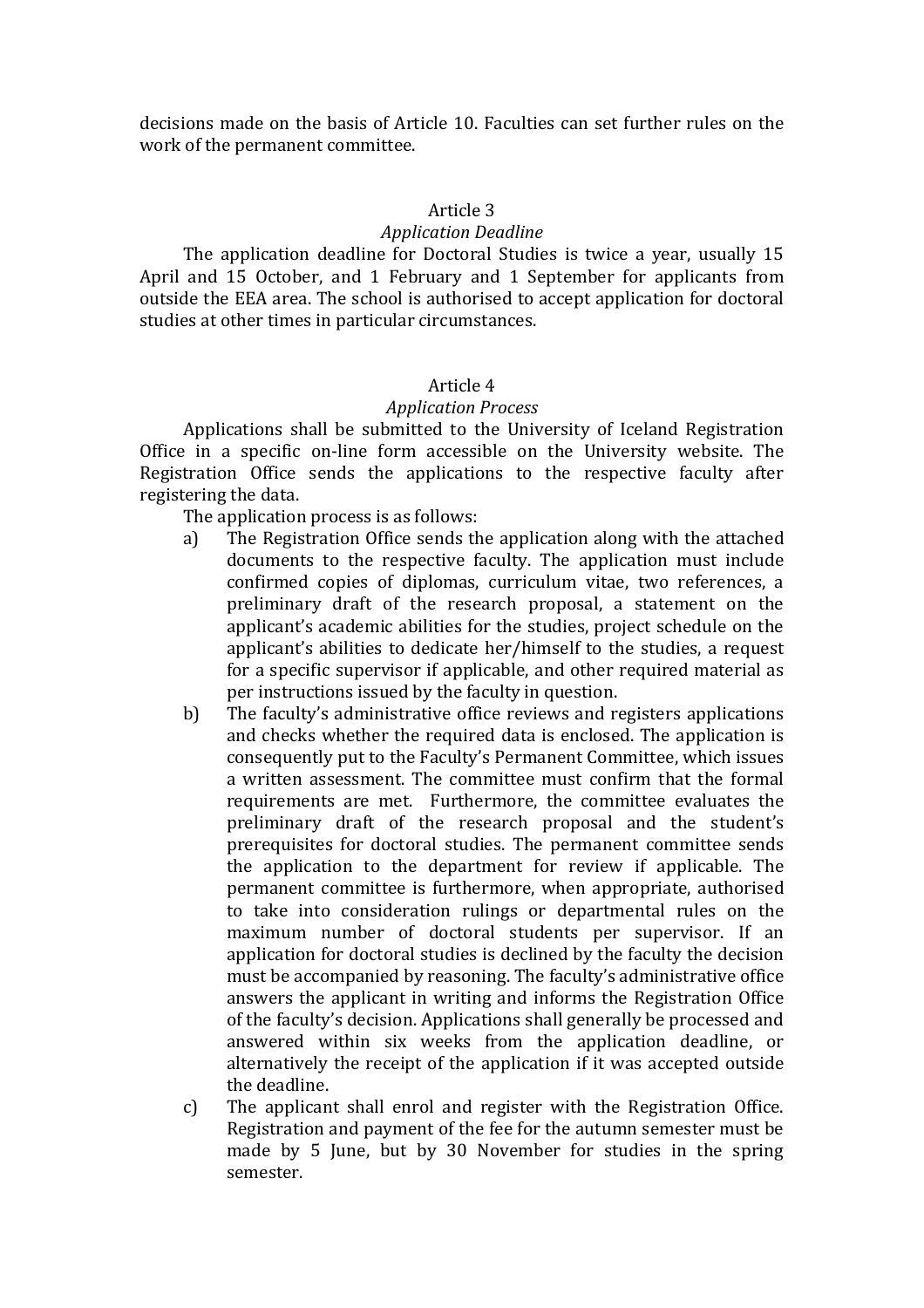d) The faculty's administrative office preserves records of the doctoral student's application and the course of their studies.

#### Article 5

### *General Requirements for Acceptance*

A student who has completed a First Class Master's degree or equivalent from the University of Iceland or another university may apply for admission to a doctoral programme in faculties of the School of Social Sciences. Furthermore, a doctoral student who has been studying at another university can apply for doctoral studies at the School of Social Sciences. The faculties set rules on evaluation of previous studies.

Applicants must, as a rule, have completed a Master's degree or equivalent with a First Class Grade.

Should a student intend to commence her/his doctoral studies immediately pursuant to his/her completion of a Master's degree, she /he may apply before the degree is completed, given that his/her current programme verifies that she /he is expected to complete the programme satisfactorily before the doctoral programme begins. However, no one can begin their doctoral studies prior to the completion of Masters Studies.

Individual faculties in the School of Social Sciences are authorized to set additional requirements to the admission criteria in Articles 1 and 2, as per stipulations in chapters 2 through 7 in these regulations.

Academic employees of faculties cannot be accepted as doctoral students at the faculty that employs them.

# Article 6

# *Number of Credits and Duration of Studies*

A doctoral programme at the School of Social Sciences consists of minimum 180 ECTS, doctoral thesis and sometimes doctoral courses. The faculty decides whether the doctoral courses are part of the studies as per chapters 2 through 7 in these regulations. The courses shall generally be completed in the first two years of the doctoral programme, or before 2/3 of the doctoral thesis is completed.

A doctoral programme at the School of Social Sciences is at least a threeyear full time study. However, if the doctoral student enrols in part-time study the programme can take up to five years. A request for an exception from the time limits must be put to the Faculty's Permanent Committee and the department, when applicable. It may be decided that the student must fulfil current requirements for the doctoral programme, even though other rules were in place when she/he began her/his studies.

#### Article 7

#### *Connection between Master's and Doctoral Programmes*

A master's thesis may not be used as the foundation for the doctoral thesis. However, it is permitted to continue research in the same or related field of study. Courses at the undergraduate level (BA or equivalent) can never be used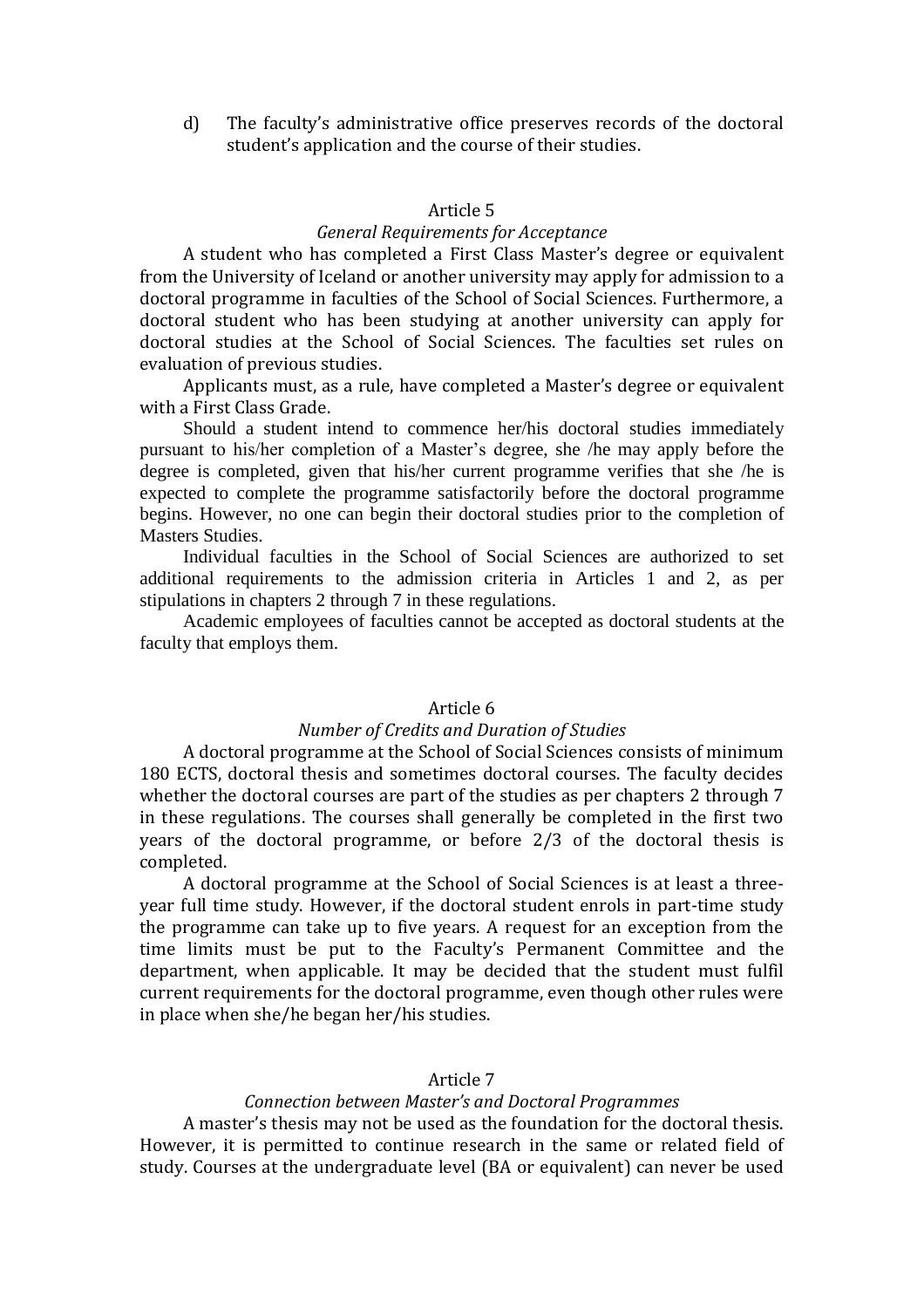as part of a doctoral student's coursework.

# Article 8

### *Supervisor*

A supervisor is appointed to each doctoral candidate at the onset of the studies. The supervisor carries out the same role and obligations as a supervisory teacher, as per University of Iceland's Regulations no. 569/2009. The supervisor must be a tenured lecturer (Professor, Associate Professor or Assistant Professor) at the University of Iceland. Only those who have completed their Ph. Degree, or equivalent, can be considered for supervision of doctoral candidates. Supervisors must be acknowledged specialists in the field in question and have published academic papers in publications of high academic standards. The Centre for Graduate Studies ratifies whether supervisors fit the frame of reference and quality requirements as per Article 66 of University of Iceland's Regulations no. 569/2009. Doctoral research must be in the field of the supervisor's expertise.

In certain instances a doctoral student may have two supervisors, a main advisor and a co-advisor. The main supervisor must always be a tenured lecturer at the University of Iceland, however, the co-advisor may work outside the University.

The role of the supervisor is to guide the doctoral student in her/his doctoral thesis and monitor the work. The doctoral candidate consults with the supervisor on writing the research proposal, organisation of the doctoral programme, selection of course, and other issues pertaining to the course of study.

Should the supervisor (or even the co-advisor) retire, the faculty endeavours to procure a new one. However, faculties are not obligated to find a new supervisor.

Faculties set further rules on co-operation and the role of supervisors, doctoral students and doctoral committees.

### Article 9

#### *Doctoral Committee: Appointment and Role*

Once the doctoral student has submitted the research proposal in accordance with Article 10, a doctoral committee is appointed as per faculty regulations in chapters 2 through 7 in these regulations.

The doctoral committee is composed of the supervisor and two to four specialists in the academic field of the thesis. The supervisor heads the committee. At least one of the committee members shall be external to the faculty (preferably from another recognized university). The committee members must have expert knowledge in the doctoral candidate's field of research and have a Ph.D. Degree or equivalent. Once the doctoral committee has been appointed the Dean of School sends each member a letter of appointment along with information on the role of the committee as well as the pertinent regulations.

The role of the doctoral committee is to monitor that the progress of the studies is in accordance with the research proposal and study plan and ensure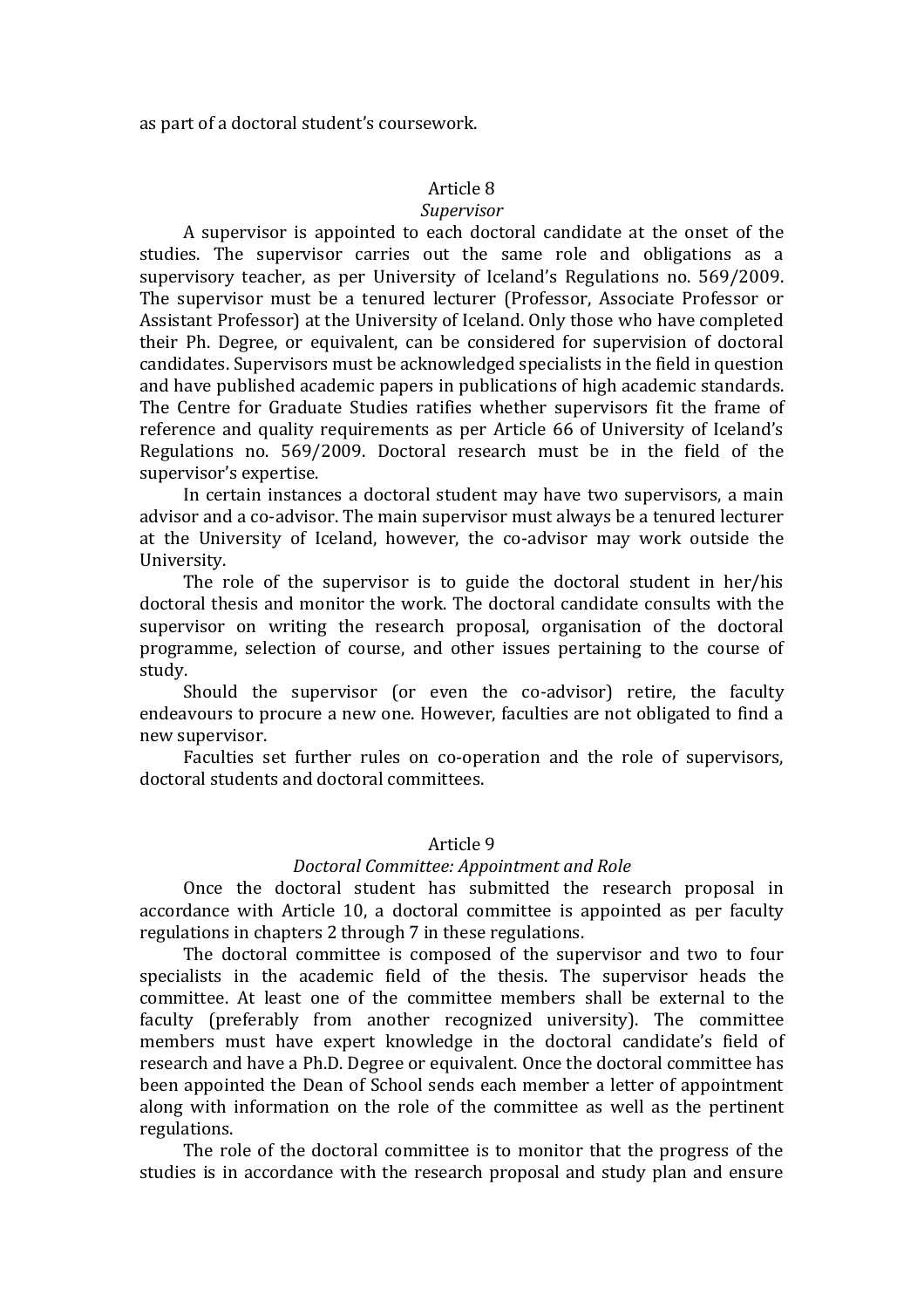that academic quality is maintained. The doctoral committee summons the candidate when presumed necessary during the course of the studies and submits the candidate to examination on her/his academic knowledge and research methods in the field or evaluates the studies.

The doctoral committee must provide the faculty with a well-founded estimation of whether the candidate is allowed to submit his/her thesis for doctoral defence. The faculty decides whether the doctoral thesis is acceptable to be defended.

### 10 Article

#### *Organisation and Progress of Study*

The doctoral candidate writes in consultation with the supervisor, a detailed research proposal; a schedule of academic progress, and study abroad (if appropriate). The study can only continue upon the committee's approval of the proposal.

The doctoral candidate is to honour the approved research proposal and the deadline for her/his studies. Doctoral candidates must submit an academic progress report on their studies on a special form by 15 June each year. The report must include a summary of the academic year and status of the doctoral thesis. Should there be any changes in the study progress or proposal, the student must include that in the report. The supervisor must attest to the doctoral candidate's study after each semester on a specific form. All forms and ordinances pertaining to the doctoral candidate shall be filed at the faculty's academic office as part of the student's academic record.

An approved proposal shall be submitted to the appropriate faculty office along with the doctoral committee's approval where it becomes a part of the student's academic record. If a doctoral candidate alters the research project, a new proposal must be submitted to the Faculty's Permanent Committee. Changes in the research proposal are subject to the approval of the doctoral committee and the Centre for Graduate Studies.

If the doctoral candidate's research proposal is deemed unacceptable according to the doctoral committee; the committee can give the student an extension of maximum six months to make ameliorations. The doctoral committee's remarks must be made in writing and include instructions on what needs to be ameliorated. Should the doctoral candidate ignore the committee's remarks it is considered a breach of study contract and that doctoral studies have been terminated. If the doctoral student believes that the doctoral committee's remarks are not well-founded he/she can request that the permanent committee discuss the matter and give a statement before the faculty decides on the progress of study. The permanent committee summons a specialist if necessary. The faculty shall seek the opinion of the doctoral candidate prior to its decision.

If the progress of study is substandard or a disagreement arises or any uncertainties in the doctoral committee or between the committee and the doctoral student, the matter is to be referred to the Faculty's Permanent Committee for reference. The faculty must consult with the parties in question before making a decision. Otherwise the stipulations in article 50 of the University of Iceland's Regulations no 569/2009 apply.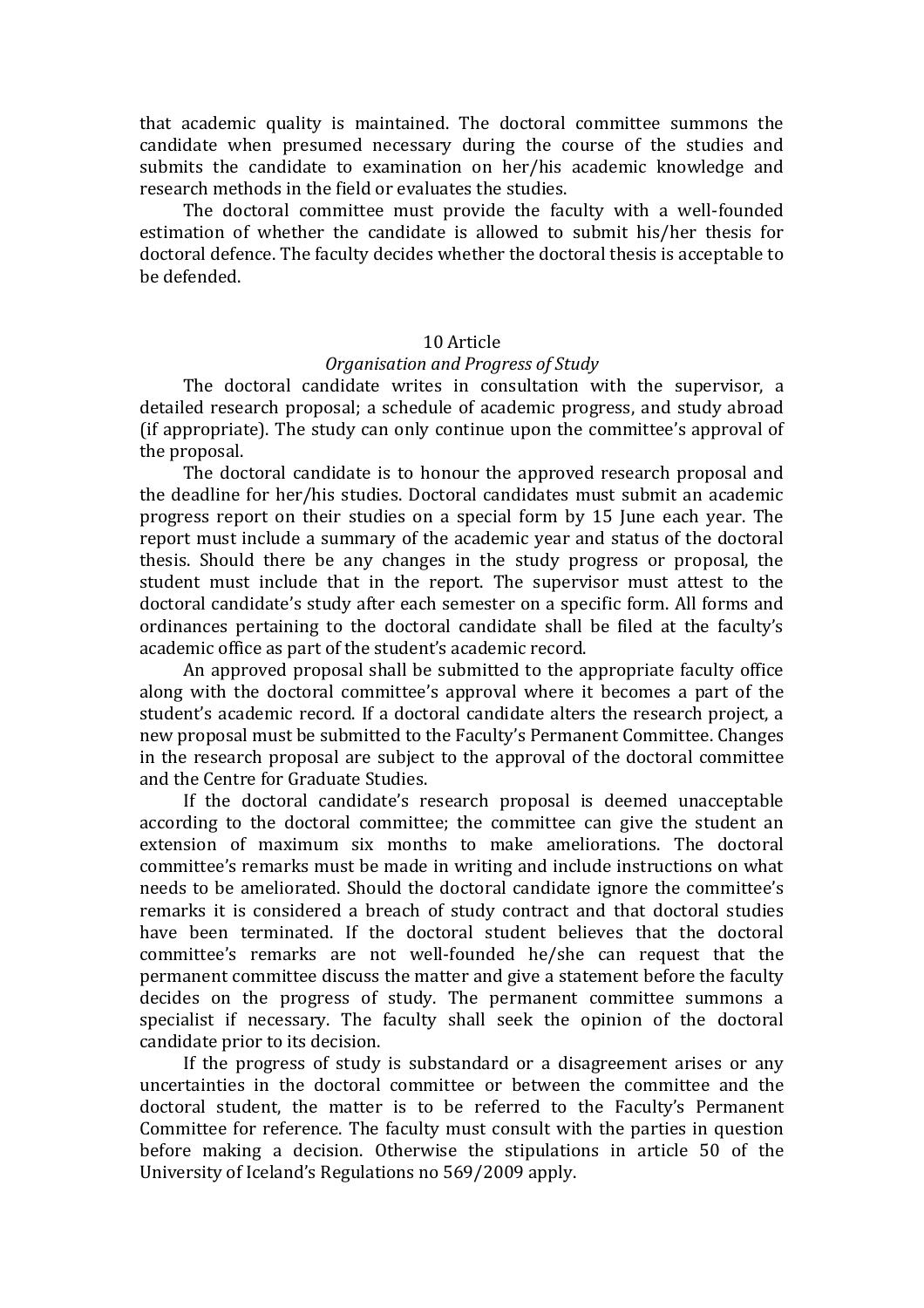*Evaluation of Courses and other Accomplishments of Doctoral Students* Faculties can set a frame of reference when evaluating courses in doctoral programmes.

# Article 12

### *Doctoral Thesis Requirements*

The doctoral student concludes her/his research by writing a substantial thesis. The doctoral thesis must adhere to standards in scientific methodology and form an independent and authentic contribution to the creation of knowledge in the field in question. In principle the doctoral thesis forms an autonomous whole.

The doctoral thesis should not exceed 100 thousand words. The doctoral thesis should generally be in Icelandic or English, as per Article 14.

The doctoral thesis can be an integral collection of articles on one main field of research. In those cases the doctoral student must write a feature article covering all the main topics of the individual articles, summing up main conclusions; connecting the articles academically. Faculties set specific rules on the number of articles, publication requirements and how many must be peer reviewed, as per chapters two through seven in these regulations.

### Article 13

#### *Opponents*

Opponents in the doctoral defence must be two independent parties who are not members of the doctoral committee. Opponents are chosen by the faculty after having received recommendations from the Faculty's Permanent Committee and a statement for the Centre for Graduate Studies. Only those with Ph.D degrees or equivalent may be considered as opponents at a doctoral defence in the School of Social Sciences. Generally both opponents shall come from outside the Faculty; preferably from another university or science research institute.

### Article 14

### *Submission and Layout of Doctoral Theses*

Once the doctoral candidate has completed the thesis the doctoral committee shall send a letter to the faculty stating that the thesis is ready for defence.

If the faculty considers the thesis ready for defence, it sends the opponents a well-prepared final manuscript at least three months prior to the scheduled defence. The opponents shall send the Dean of School a well-argued commentary within six weeks on whether they deem the thesis acceptable for doctoral defence as well as suggestions for alterations, if needed, and whether certain changes must be made before the doctoral defence can take place.

The precondition for a doctoral defence is that the candidate make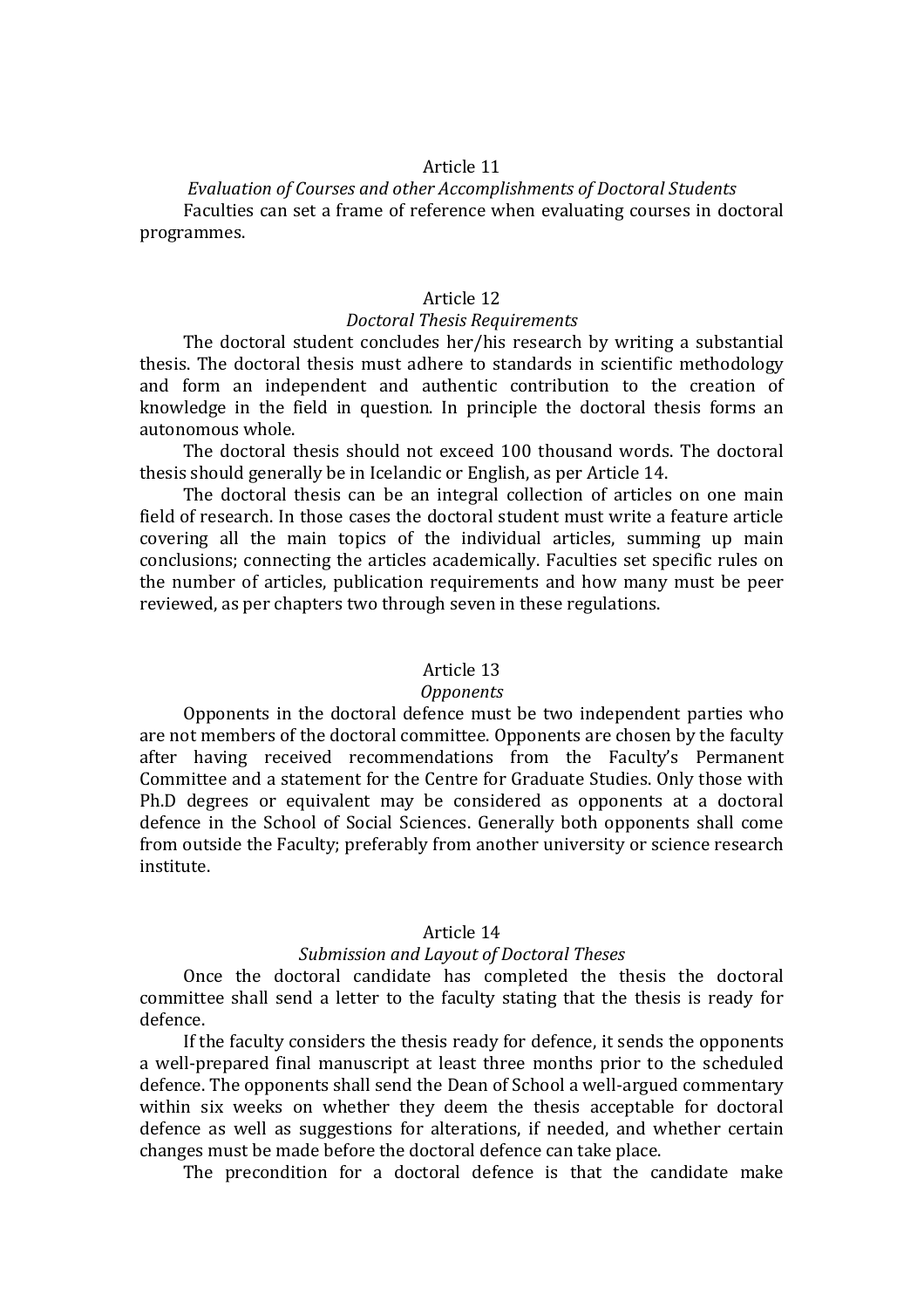satisfactory alterations according to opponents' and supervisor's instructions. Should the candidate not accept the conclusions of the opponents and the supervisor, she/he can refer the case to the faculty, as per article 50 in the University of Iceland's Regulations no. 569/2009.

When submitting and finalising a doctoral thesis the candidate must follow the School of Social Sciences' procedure policies on the matter. The thesis must clearly indicate that the research is carried out at the University of Iceland, as well as the names of both the faculty and school. University funds and other parties that have sponsored the project must be named. Each doctoral thesis must include an abstract in both Icelandic and English. The doctoral candidate is responsible for printing and publication of the thesis, which must be completed three weeks prior to the defence. The doctoral candidate must submit at least 15 copies to the Faculty.

# Article 15

#### *Overview of Academic Record*

Once a doctoral thesis is submitted, the student's academic records shall be submitted for the faculty and the Registration office to file and validate.

# Article 16

#### *Student Obligations*

Rights and obligations of doctoral candidates are stipulated in the University of Iceland's Regulations no. 569/2009 and Rules on Academic Integrity.

### Article 17

#### *Doctoral Defence*

The doctoral candidate shall defend the thesis in public on the day set by the faculty. The thesis is assessed and defended according to the rules of the University of Iceland on doctoral exams. No grades are given for doctoral thesis, as per stipulations in Article 61 in the University of Iceland's Regulations no. 569/2009. The School of Social Sciences sets further rules on the execution of doctoral defences.

#### Article 18

#### *Academic Titles*

A doctoral exam at the School of Social Sciences, following doctoral studies, according to these regulations results in the academic title *Philosophiae Doctor*  (Ph.D.)

### Article 19

#### *Joint PhD's*

Faculties are authorised to make agreements with other universities on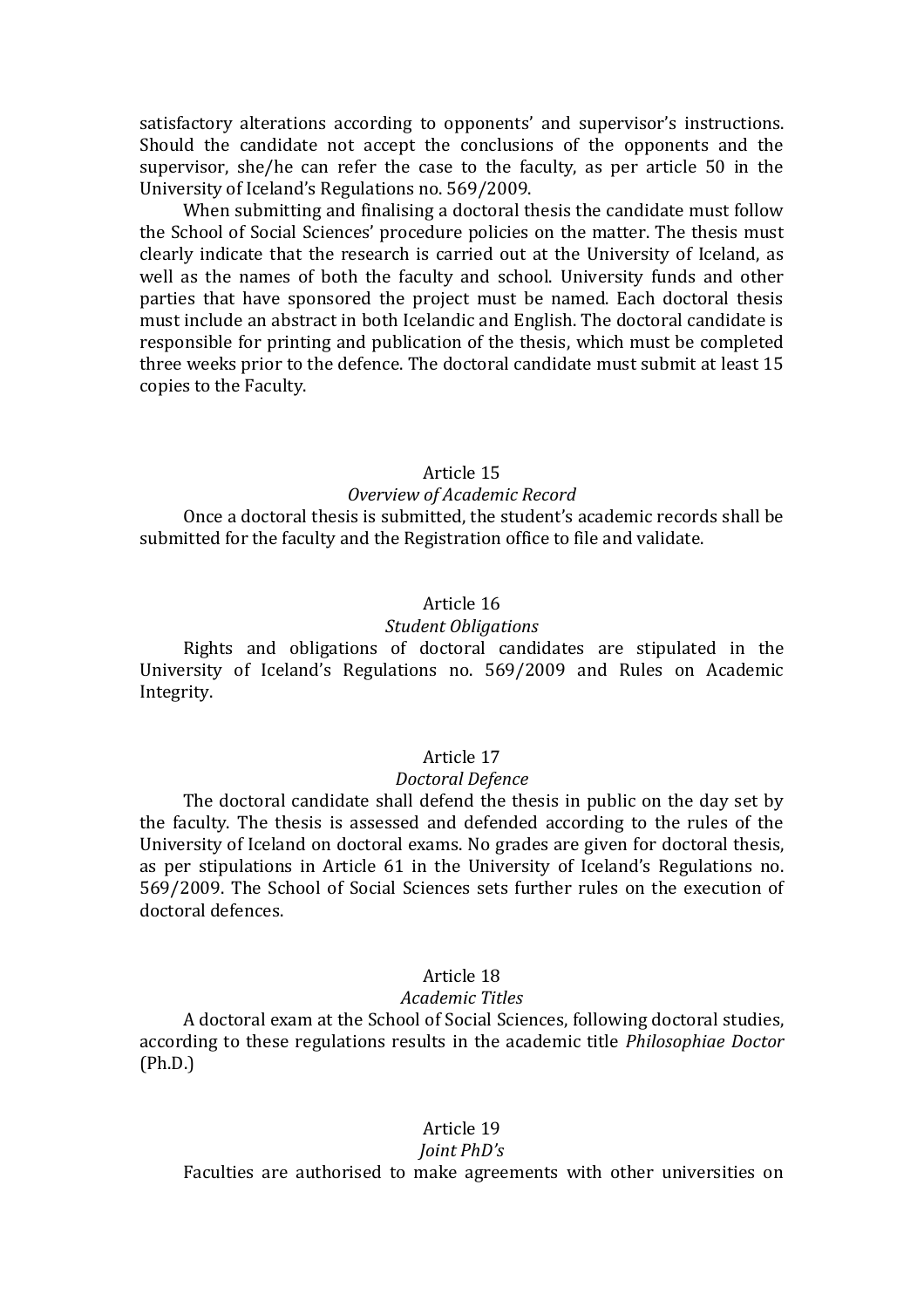joint doctoral degrees, as per Article 62 in the University of Iceland's Regulations no. 568/2009. A formal agreement on the organisation of study of the student in question shall be made at the outset of the collaboration. The stipulations of these regulations apply as possible.

# CHAPTER II **Faculty of Social and Human Sciences**

### Article 20

# *Science Committee*

The Science Committee within the Faculty of Social and Human Sciences serves as the permanent committee as per the second article. Members on the science committee are representatives from each department and its chairman shall be the faculty's representative in the School of Social Sciences' Science Committee. The committee is elected at a faculty meeting. The faculty's doctoral students shall have one representative. The committee is appointed for a twoyear term.

### Article 21

#### *Additional Requirements for Acceptance*

In addition to the requirements for acceptance stipulated in the fifth article, a department can require that the doctoral candidate take up to 60 ECTS in coursework in consultation with the supervisor, if the student's basic knowledge in the research methodology, or the academic field, is considered lacking. These credits shall be completed before the research proposal can be accepted.

### Article 22

# *Number of Credits and Duration of Studies*

A doctoral programme at the Faculty of Social and Human Sciences consists of minimum 180 ECTS, doctoral thesis and 30 ECTS courses within the academic field of the doctoral research. Doctoral students shall take part in the doctoral programme's seminars in consultation with the supervisor.

Doctoral candidates who have completed both their undergraduate and graduate studies at an Icelandic university shall generally take at least one semester of the doctoral studies at a foreign university.

### Article 23

#### *Appointment of a Supervisor*

The supervisor must be a tenured lecturer (Professor, Associate Professor or Assistant Professor) at the University of Iceland's Faculty of Social and Human Sciences.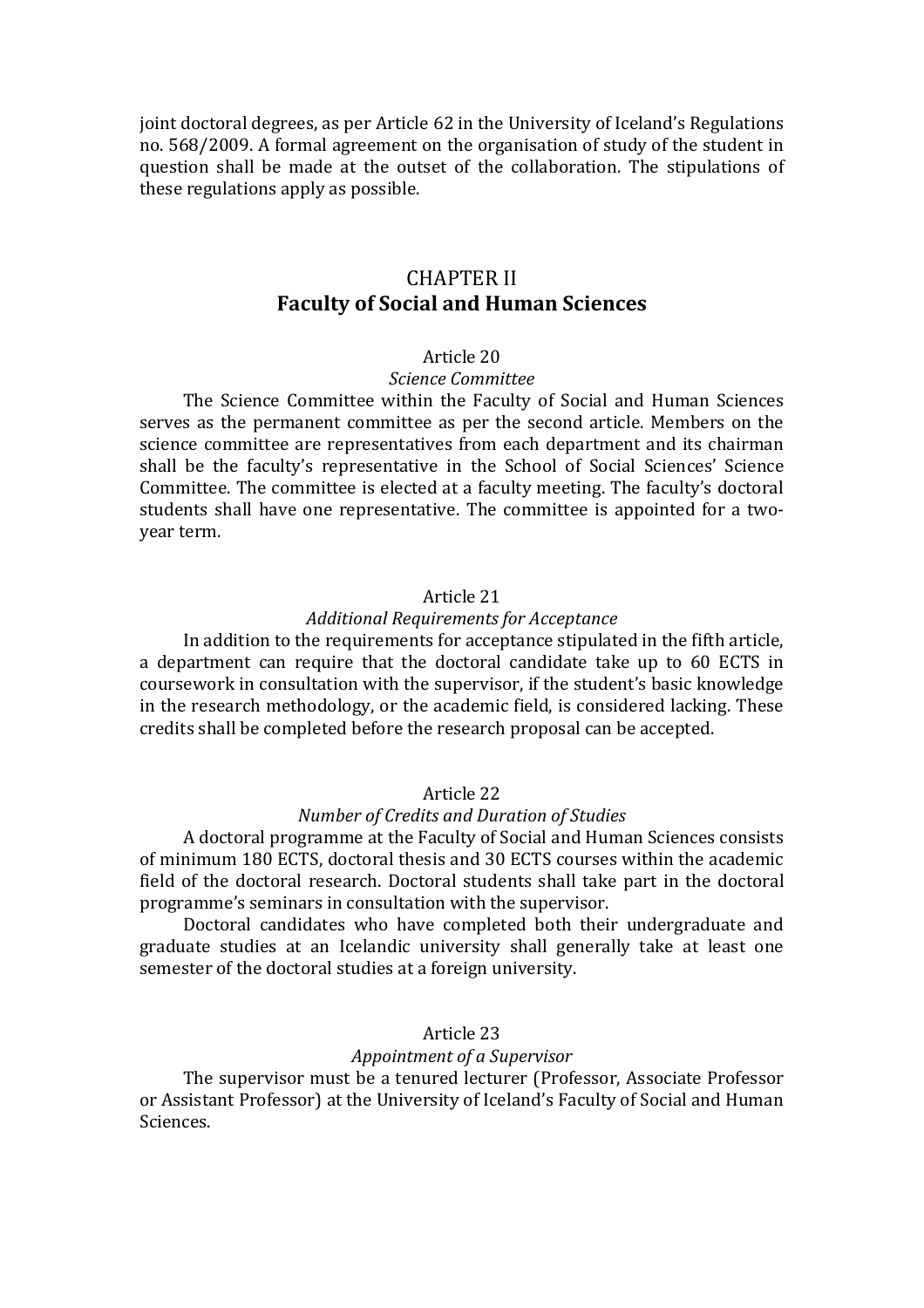### *Appointment of the doctoral committee*

A doctoral committee shall be appointed on the supervisor's recommendations and approved by the Faculty of Social and Human Sciences' Science Committee. One member of the doctoral committee should generally be from a foreign university or a foreign academic institution.

# Article25

### *Doctoral Thesis*

The doctoral thesis shall be written in English unless there is a particular rationale for it being written in another language.

The doctoral thesis at the Faculty of Social and Human Sciences can be an integral collection of articles on one main field of research. In those cases the doctoral student must write a feature article covering all the main topics of the individual articles, summing up main conclusions; connecting the articles academically. A composite doctoral thesis shall include a minimum of four scientific articles. Furthermore, the doctoral candidate must be the first author of at least two of the articles and co-author of the other two. Two articles must have been approved for publication with or without provision of changes in accepted international peer reviewed journals in the academic field in question. The doctoral candidate must be the first author of at least one of the two articles that have been accepted. Two articles must have been submitted for peer review.

# CHAPTER III **Faculty of Social Work**

#### Article 26

### *Science Committee*

The Science Committee within the Faculty of Social Work serves as the permanent committee as per the second article. Members on the science committee are three representatives from the faculty and its chairman shall be the faculty's representative in the School of Social Sciences' science committee. The committee is appointed at a faculty meeting. The faculty's doctoral students shall have one representative. The committee is appointed for a two-year term.

### Article 27

## *Additional Requirements for Acceptance*

In addition to the requirements for acceptance stipulated in the fifth article, the Faculty of Social Work can require that the doctoral candidate take up to 60 ECTS in coursework in consultation with the supervisor, if the student's basic knowledge in the research methodology, or the academic field, is considered lacking. These credits shall be completed before the research proposal can be accepted.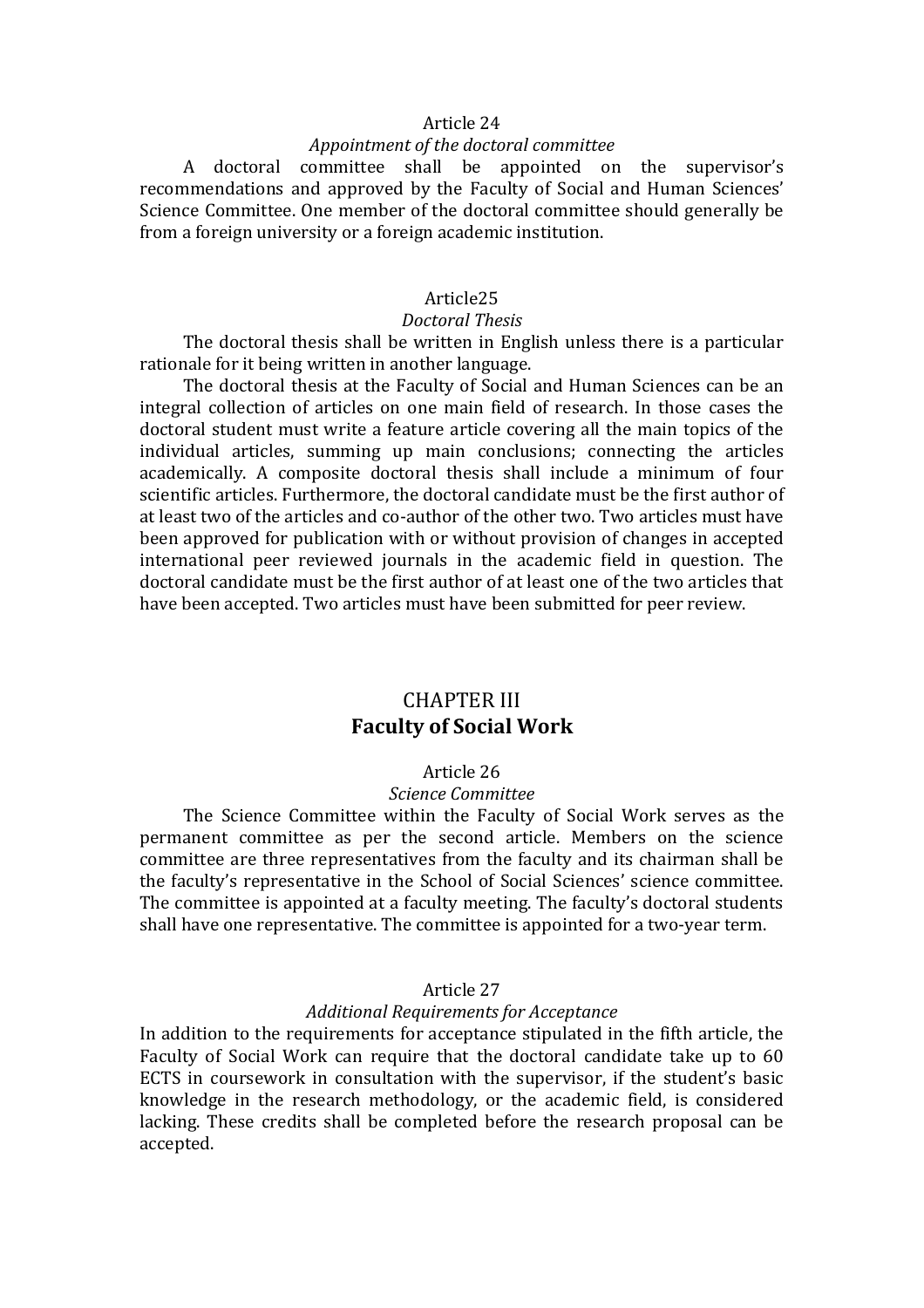## *Number of Credits and Duration of Studies*

A doctoral programme at the Faculty of Social Work consists of minimum 180 ECTS doctoral thesis and 30 ECTS courses in methodology and courses within the academic field of the doctoral research. Doctoral candidates who have completed both their undergraduate and graduate studies at an Icelandic university shall generally take at least one semester of the doctoral studies at a foreign university.

#### Article 29

## *Seminars in Doctoral Studies*

In the course of the doctoral programme each student must account for or introduce the research in three seminars that are each a prerequisite for the next section. The seminars are organised by the Faculty's Science Committee, the supervisor and tenured lecturers at the faculty.

The first seminar is scheduled at the outset of the doctoral programme. There the student introduces and explains the research proposal.

The second seminar shall be held once the supervisor and the doctoral student consider the work half-finished. An opponent, that is not a member of the doctoral committee, but is a lecturer at another university or faculty should attend. The opponent submits a written statement on the subject, style, and acquisition of data. The opponent is appointed by the Faculty's Science Committee.

The third seminar shall be held once the supervisor and doctoral candidate consider the thesis ready for defence. The opponent in this seminar must be a University lecturer, who is neither a member of the doctoral committee nor faculty staff. The opponent is appointed by the Faculty's Science Committee.

Doctoral students shall furthermore take active part in the doctoral programme's seminars in consultation with the supervisor, and present their project at least once a year in such seminars. The doctoral student is also expected to take active part in the discussions on other doctoral candidate's research projects and in general take part in the academic discussions in their research field.

Doctoral students report to the doctoral committee and the Faculty's academic office regarding the progress of study through seminars.

### Article 30

## *Supervisor and Doctoral Committee*

A doctoral committee shall be appointed by the faculty on the supervisor's recommendations and approved by the Faculty of Social Work's Science Committee.

The doctoral committee is composed of the supervisor and two to four specialists in the academic field of the thesis. At least one of the committee members cannot hold a position at the faculty. The supervisor, who is also the supervisory teacher, heads the committee.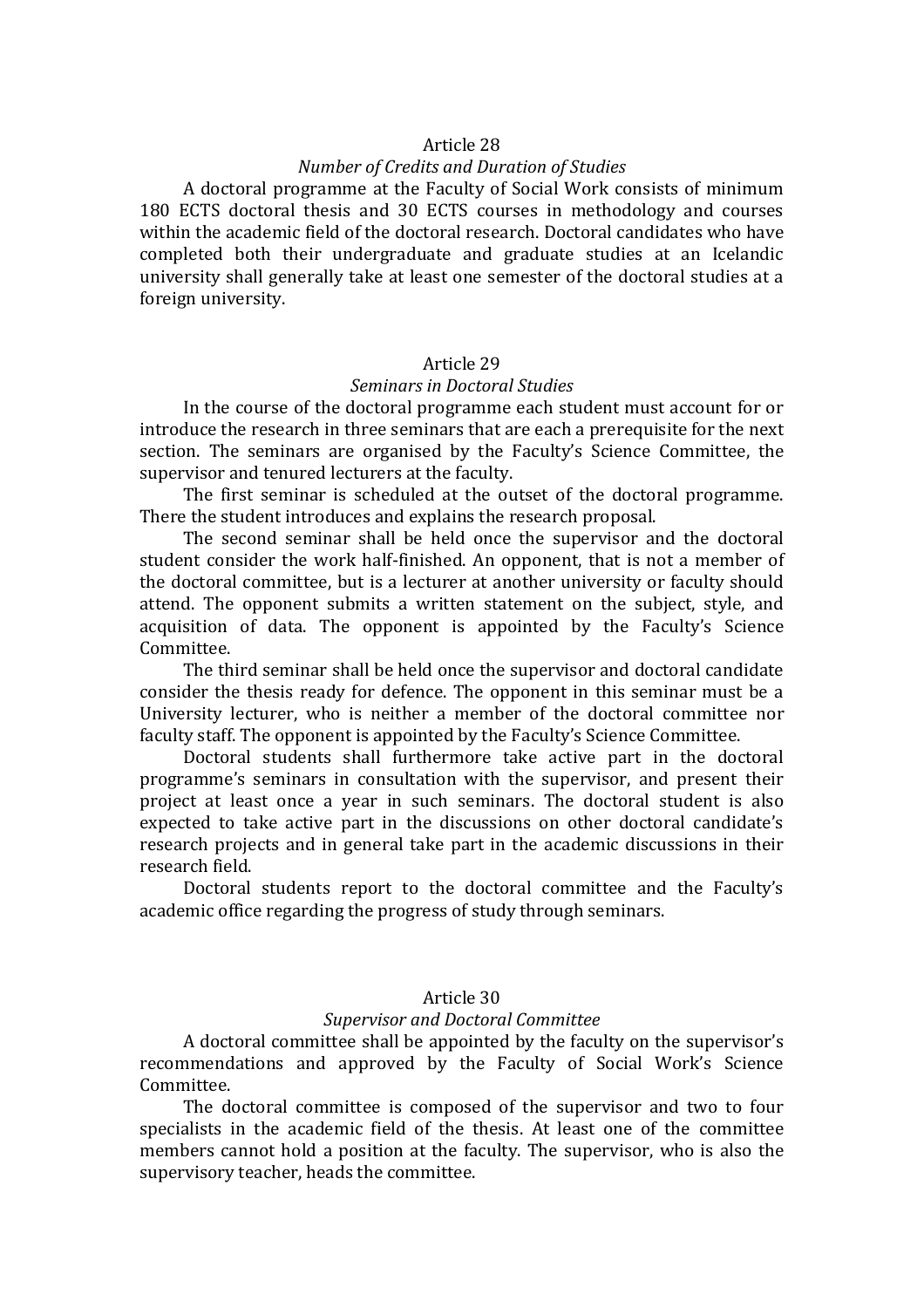#### *Doctoral Thesis*

The doctoral thesis shall be written in English unless there is a particular rationale for it being written in another language. Should a doctoral student wish to write in another language she/he must apply for an exemption to the Faculty's Science Committee.

A composite doctoral thesis shall include a minimum of four scientific articles. Furthermore, the doctoral candidate must be the first author of at least two of the articles and co-author of the other two. Supervisors can be co-author of two articles. Three articles must have been approved for publication in accepted international peer reviewed journals in the academic field in question and the fourth must have been submitted for peer-review. Should the student wish to follow this path he/she needs to submit a written statement and have the approval of the supervisor and the science committee after the first seminar.

# CHAPTER IV **Faculty of Economics**

### Article 32

#### *Doctoral Study Committee*

A Doctoral study committee working within the Faculty of Economics serves as the permanent committee as per the second article. Members on the doctoral study committee are the Head of Faculty, the faculty representative in the School of Social Sciences' Science Committee and at least two members chosen at a faculty meeting. The committee is appointed for a three-year term.

#### Article 33

#### *Admission Requirements*

A Master's Degree in Economics with a good result is generally prerequisite for admission to doctoral studies at the Faculty of Economics. Applicants with degrees from other academic fields may be accepted for interdisciplinary doctoral programmes. In such instances the admission of students shall be based on a special rationale showing that such enrolment in the Faculty of Economics is for the interdisciplinary doctoral programme's benefit.

### Article 34

#### *Structure of the Doctoral Programme*

The doctoral programme generally includes specialisation in courses and independent research ending in a doctoral thesis. The committee for doctoral studies can, in consultation with the supervisor, request that the student complete certain courses. Should conflict arise between the supervisor and the committee for doctoral studies, the committee has the final say. Part of the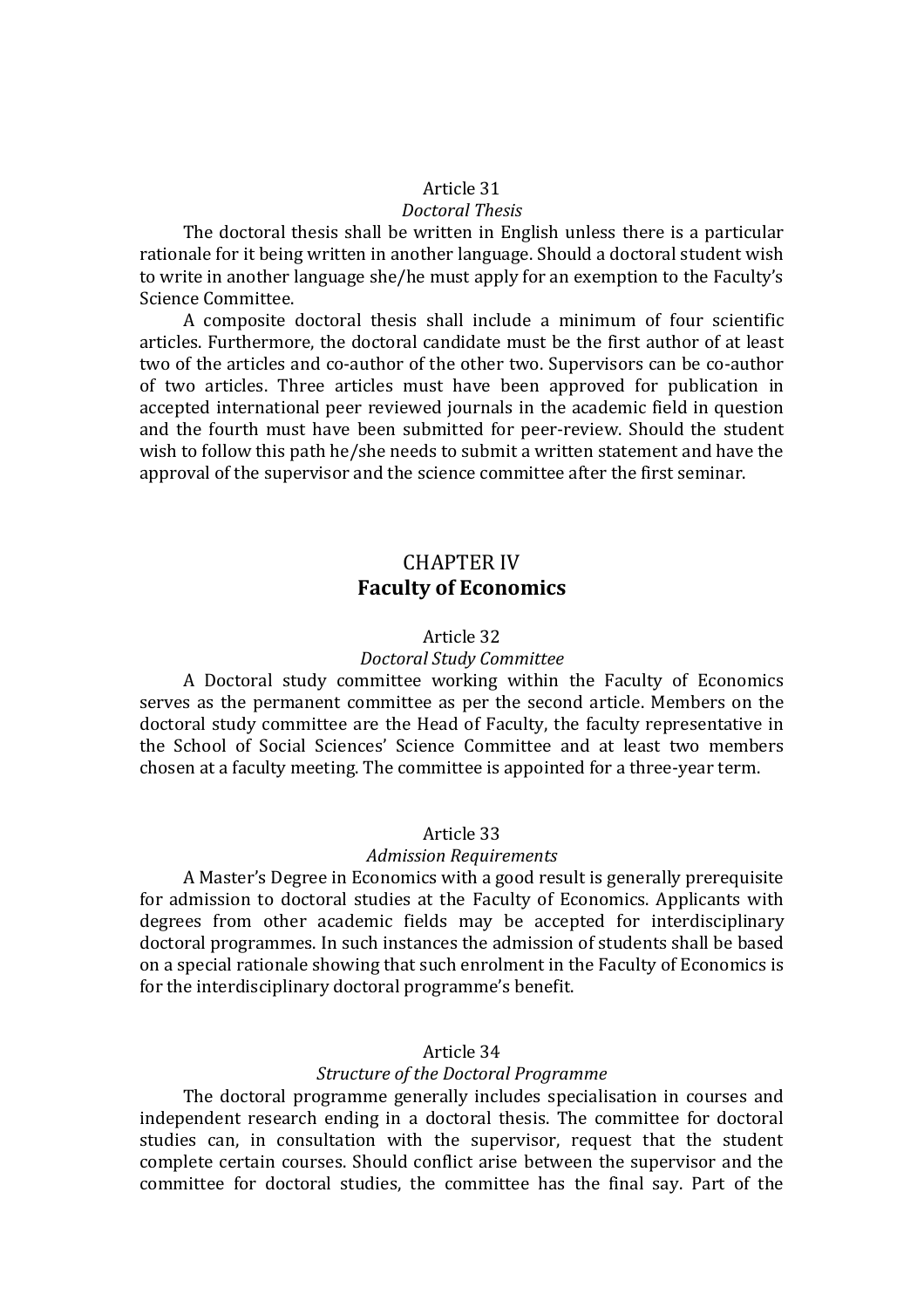courses can be reading courses; in those cases the committee for doctoral studies shall appoint a monitor or monitors for each course. The monitors decide the requirements in the courses in question and decide whether the student has fulfilled them. It is preferred that the doctoral candidate complete part of her/his studies at an acknowledged academic or research institution abroad.

#### Article 35

### *Doctoral Committee*

The committee for doctoral studies appoints a doctoral committee for the doctoral student once she/he has submitted a research proposal. A doctoral committee shall be appointed on the supervisory teacher's (main supervisor's) recommendation and approved by the Faculty of Economics' Committee for Doctoral Studies. There must be at least one Professor on the doctoral committee.

### Article 36

#### *Assessment and Supervision with Study Progress*

The doctoral candidate shall, after one year of study, submit a research proposal that he/she defends in the presence of the doctoral committee and the Faculty of Economics' academic staff. The proposal must include a detailed account of the academic work; the status of knowledge, references and the data that the candidate is working with, as well as research methods, theories and expected conclusions. Emphasis is on providing the doctoral candidate with supervision and constructive criticism at that stage in the studies in order to include it in the research work.

Doctoral students shall organise at least one seminar at the faculty annually, after defending the research proposal. The doctoral candidate should preferably make efforts to introduce his/her work abroad and take part in academic meetings and conferences connected to the student's subject.

The supervisor, the doctoral committee and the doctoral study committee can, together, or individually, examine the doctoral candidate's academic knowledge in his/her field of study.

#### Article 37

### *Doctoral Thesis Requirements*

The subject of doctoral thesis shall be fit for publication in international peer-reviewed journals in Economics.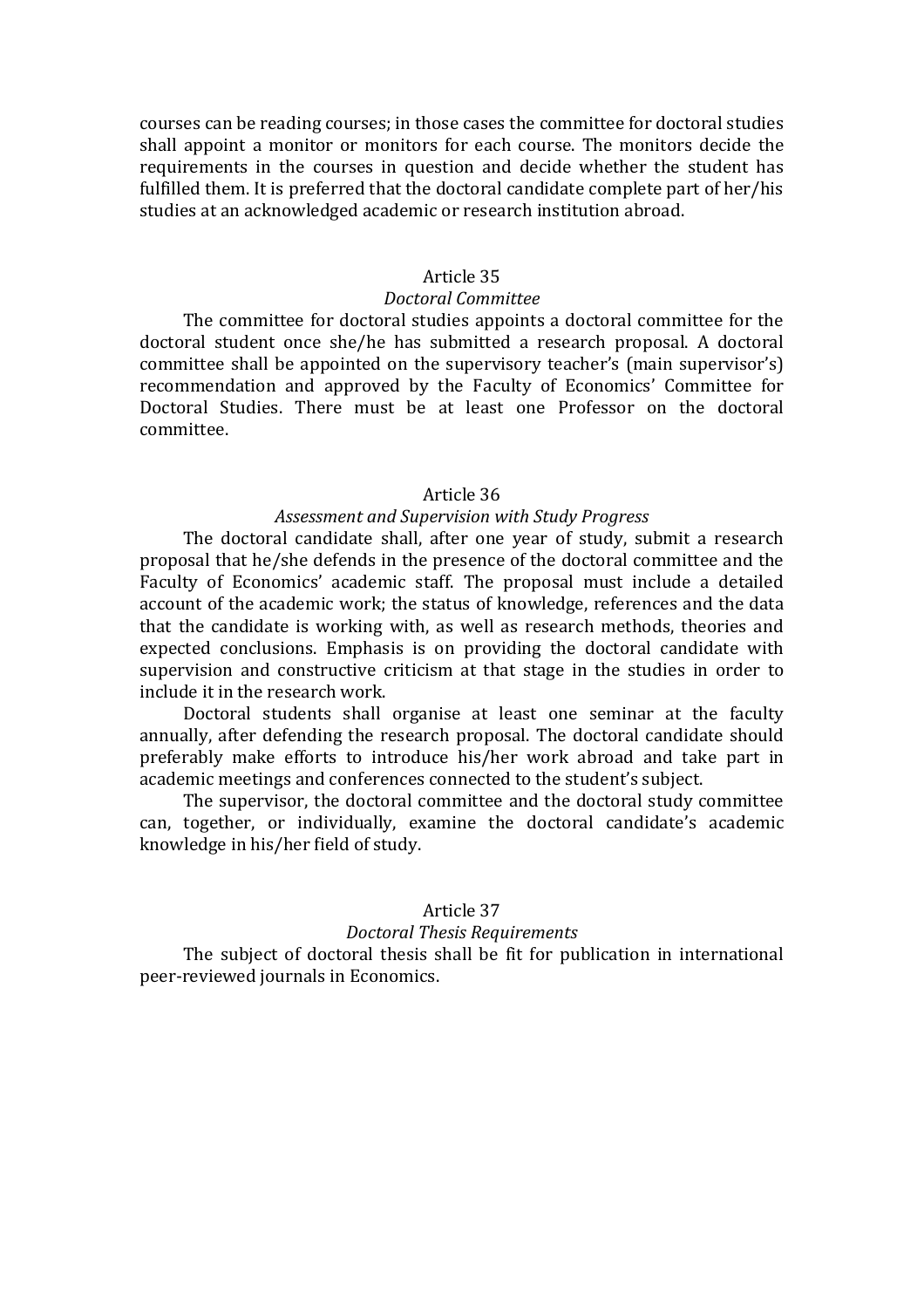# CHAPTER V **Faculty of Law**

#### Article 38

### *Appointment of a Research Study Committee*

The Faculty of Law meeting elects a three-member research study committee that serves the role of a permanent committee as per the second article. The committee shall be appointed for a two-year period and at least two of its members shall be a tenured lecturer at the faculty. Furthermore, the faculty meeting elects, for a two-year period, two substitute committee members, (a primary substitute and a secondary substitute) from the group of tenured lecturers at the faculty. The Head of Faculty can sit in on committee meetings. The faculty meeting appoints a chairman and vice chairman to head the committee from the group of tenured lecturers at the faculty. The chairman of the research study committee is the Faculty of Law's representative in the School of Social Sciences' Science Committee. The vice chairman of the science study committee is the faculty's substitute representative in the science committee.

#### Article 39

#### *The Committee's Role*

The research study committee's role is to supervise research based studies at the Faculty of Law, in consultation with the Head of Faculty, as further stipulated in these regulations, regulations on Master's studies at the Faculty of Law and other rules on individual departments offering Master's degrees from the Faculty of Law.

# Article 40

## *Additional Admission Requirements*

A student that has completed a Master's Degree (Masters Examination) or equivalent in Law from the University of Iceland or another university can apply for doctoral studies at the Faculty of Law. Applicants must as a rule have completed a Master's degree with a First Class Grade. Exceptions can be made after receiving a review from the research study committee. The prospective supervisor can, in consultation with the research study committee, request that the applicant take an exam to confirm her/ his eligibility, if there is any doubt that the level of preparation corresponds to what the aforementioned degrees are supposed to ensure.

Should the applicant wish to write the doctoral thesis in another language than Icelandic, the research study committee can set the requirement that she/he prove her/his abilities in the language in question by subjecting the applicant to an exam or have him/her submit a specific certificate.

Applicants who have pursued a doctoral programme at another acknowledged university can apply for a doctoral programme at the Faculty of Law provided that an evaluation of the former studies has been made by the research study committee.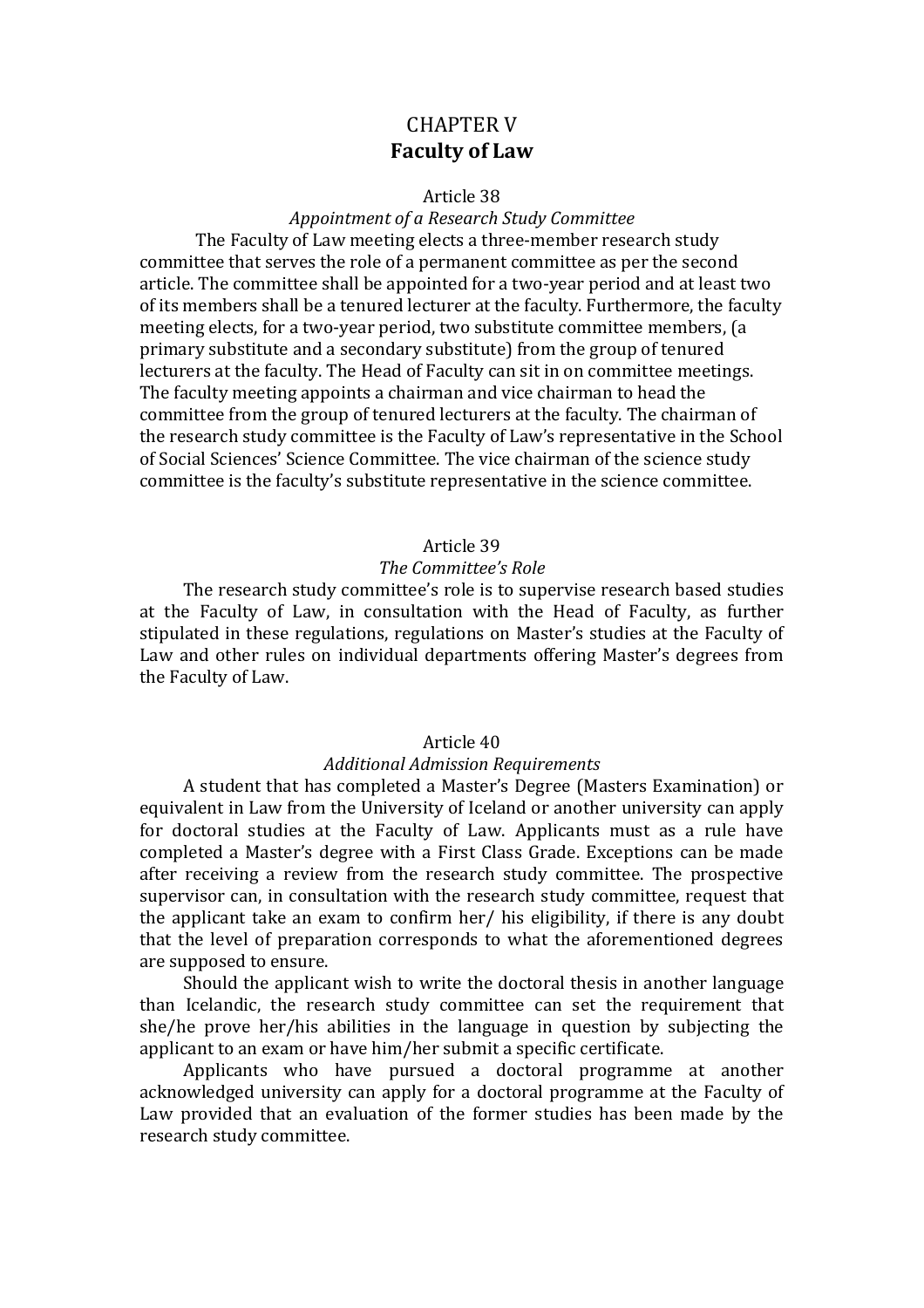### *Number of Credits and Duration of Studies*

A doctoral programme at the Faculty of Law is 180 credits (ECTS). Parallel to writing the essay, or collection of articles, the doctoral student shall study as planned in the study and research proposal. Courses, assignments and other contributions from the doctoral student shall amount to minimum 30 (ECTS) of the 180 credits. Compulsory courses shall, among other things, include basic knowledge in methodology, law, provisions of law, interpretations and philosophy of law. If the supervisor and the doctoral committee judge that the doctoral candidate's basic knowledge is still lacking, they can have the student take as up to 60 credits in theoretical study, in addition to the aforementioned 180 credits.

### Article 42

# *Evaluation of Courses and other Contributions from Doctoral Candidates* When evaluating courses and other contributions from doctoral candidates the following parameters are to be followed:

- 1. A whole day on courses for doctoral students, or a whole day on an equivalent course, is generally evaluated as 2 credits (ECTS). This does not apply if preparations are limited, then the day is to be evaluated as 1 credit.
- 2. A doctoral student's own research project shall be evaluated as 4 credits. Participation on other candidates' research projects shall be evaluated as 2 credits. When referring to the candidates own research project it applies mostly to peer reviewed articles.
- 3. Minimum 12 credits must be for participation in methodology courses and Philosophy of Law (basic course) as well as courses and conferences in the candidate's field of study.
- 4. The maximum credits for courses in Education Studies can be 4 (ECTS).
- 5. Courses on the master's level are generally not evaluated into a doctoral programme, unless the supervisor requested that the candidate take such a course and then it is evaluated as 3 credits.
- 6. The evaluation used in universities in Europe is in general the parameter for courses, seminars etc. in which doctoral candidates participate. When courses are taken at universities that do not use the ECTS system the courses and seminars have to be evaluated separately.
- 7. Other work contribution of doctoral students can be evaluated as credits, such as chairing meetings and organising conferences or seminars, research day in Social Sciences (Research in Social Sciences), lectures at conferences or seminars, board membership in interested doctoral societies or other comparable work.

The doctoral student is responsible for keeping on file all relevant data such as letters, course descriptions, conference or seminar programmes, acknowledgements, confirmation and other material relevant to the evaluation.

The doctoral student must request in writing, that the Research Study Committee evaluate her/ his work as credits. A short statement and rationale must accompany the request if item seven, first paragraph applies. Requests for evaluation must be submitted by 15 March and 15 October.

The faculty meeting, after receiving the Research Study Committee's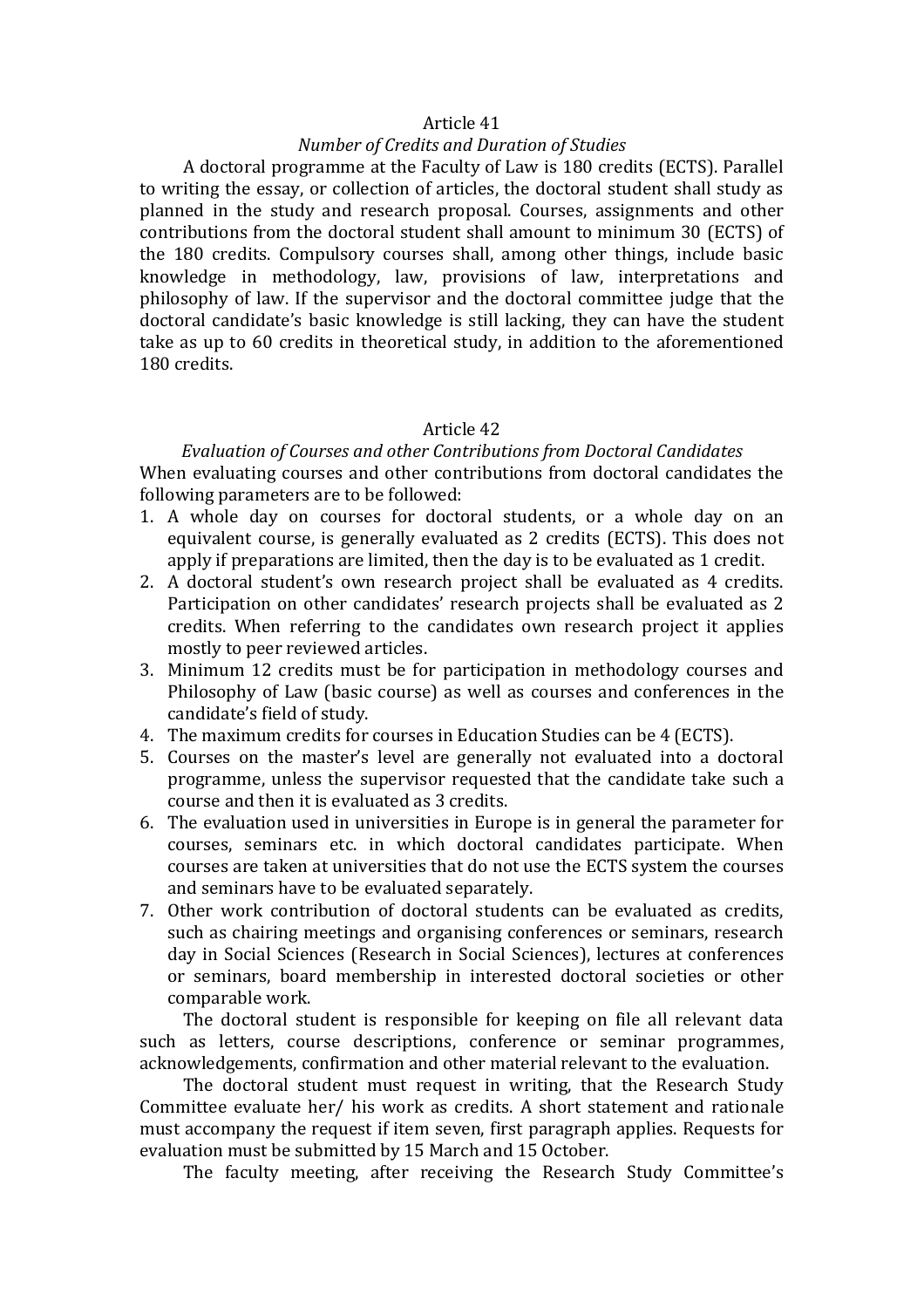recommendation on processing, makes the decision whether the candidate has submitted satisfactory data and explanations. The faculty meeting must declare its decision in writing.

### Article 43

### *Supervisory Teacher and Supervisor*

The Research Study Committee can authorise two supervisors per doctoral student, a main advisor and a co-advisor. Consequently the main supervisor is also the doctoral student's supervisory teacher. The appointment of a main supervisor; and a co-supervisor, if applicable, is subject to the Research Study Committee's approval and shall be announced at a faculty meeting.

#### Article 44

## *Doctoral Committee: Appointment and Role*

Once the doctoral student has submitted the research proposal in accordance with Article 10, a doctoral committee is appointed by the Faculty of Law according to recommendations from the Research Study Committee. The doctoral committee is composed of the supervisor (supervisory teacher), cosupervisor if applicable, and two specialists in the academic field of the thesis. Once the doctoral committee has been appointed, the Institute of Law sends, on behalf of the Head of Faculty, each committee member a letter of appointment along with information on the role of the committee as well as the pertinent regulations and quality reference.

The doctoral committee summons the candidate when presumed necessary during the course of the studies and submits the candidate to examination on her/his academic knowledge and research methods in the field or evaluates the studies. The doctoral committee's examinations shall take place once the candidate is half way through her/his studies.

## Article 45

# *Organisation, Progress of Study and Study Requirements*

Doctoral candidates who have completed their Master's degree at an Icelandic university shall take part of the doctoral studies at a foreign university. A research proposal must be submitted as soon as possible, and no later than at the end of the first year in doctoral studies.

# Article 46

#### *Doctoral Thesis Requirements*

The doctoral thesis at the Faculty of law can be a comprehensive thesis, or an integral collection of peer reviewed and published articles (category A) on one main field of research. The length of the thesis is relevant to the subject and structure of individual essays. A composite doctoral thesis at the Faculty of Law shall include a minimum of five published articles. Furthermore, the doctoral student must write a feature article covering all the main topics of the individual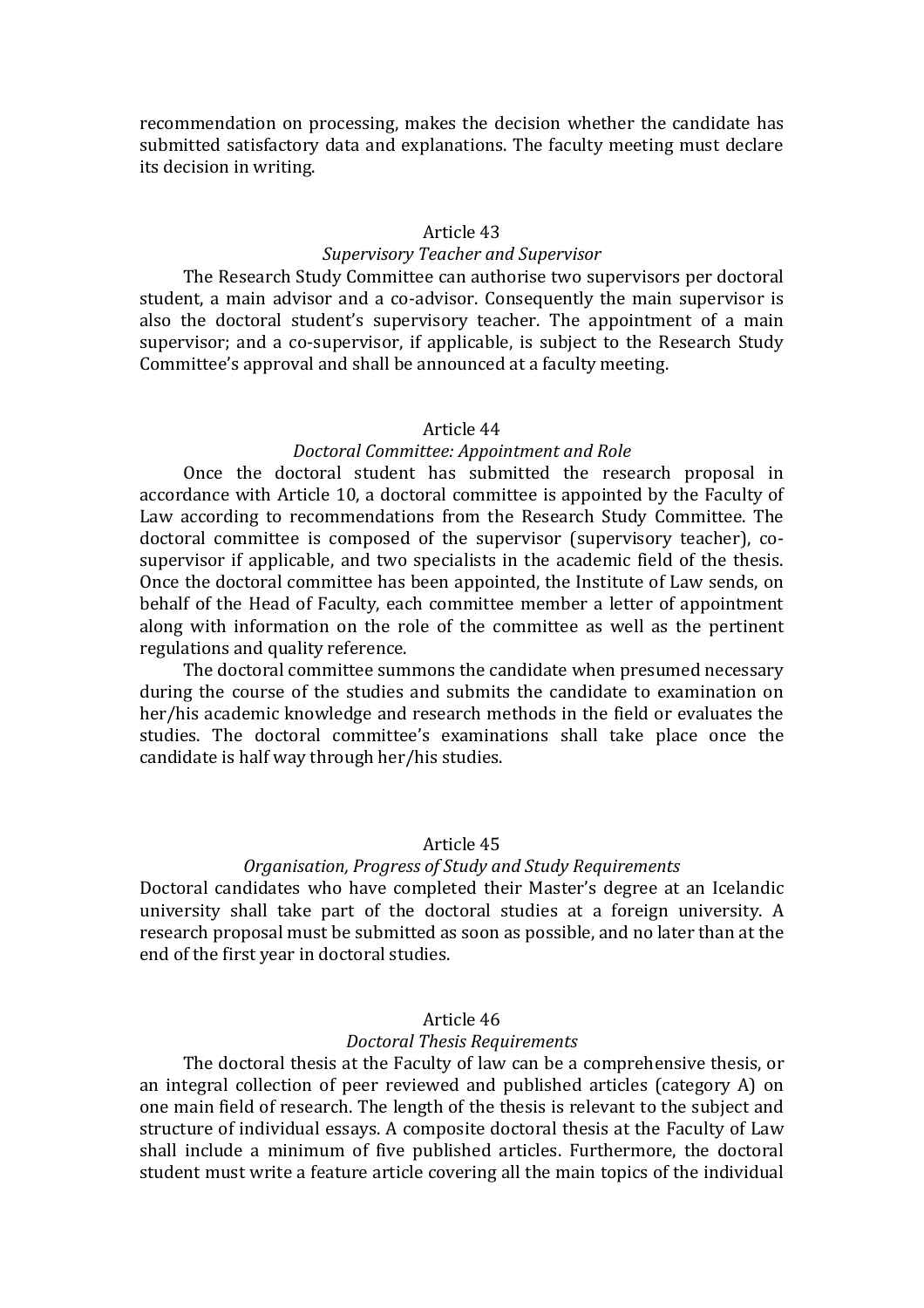articles as well as summing up main conclusions. The doctoral thesis can be written in a foreign language subject to the Research Study Committee's approval. If the doctoral thesis is written in Iceland it must include an abstract and summary in English or another foreign language.

# CHAPTER VI **Faculty of Political Science**

### Article 47

# *Science Committee*

The science committee within the Faculty of Political Science serves as the permanent committee as per the second article. Members on the science committee are three representatives from the faculty who shall be appointed at a faculty meeting for a two-year term.

### Article 48

### *Additional Requirements for Acceptance*

In addition to the requirements for acceptance stipulated in the fifth article, the Faculty of Political Science can require that the doctoral candidate take up to 60 ECTS in courses in consultation with the supervisor, if it is believed that the student's basic knowledge in the research methodology, or the academic field is lacking. These credits must be completed before the research proposal can be accepted.

### Article 49

### *Number of Credits and Duration of Study*

A doctoral programme at the Faculty of Political Science consists of 180 ECTS, doctoral thesis, and 30 ECTS courses within the academic field of the doctoral research.

At the end of the first academic year, or in accordance with the plan of study, approved when the student was accepted, the doctoral candidate prepares, in consultation with the supervisor a detailed research proposal, a schedule of academic progress and study abroad, if appropriate. The proposal shall be submitted to the doctoral committee in question. The student may continue with his/her studies only upon the doctoral committee's acceptance of this proposal. The approved proposal shall be submitted to the Faculty of Political Science's administrative office, where it becomes a part of the doctoral student's curricular records.

Doctoral candidates who have completed both their undergraduate and graduate studies at an Icelandic university shall generally take at least one semester of the doctoral studies at a foreign university.

Doctoral students shall take an active part in the doctoral programme's seminars, including presenting their project at least once a year, taking active part in the discussions on other doctoral candidate's research projects and in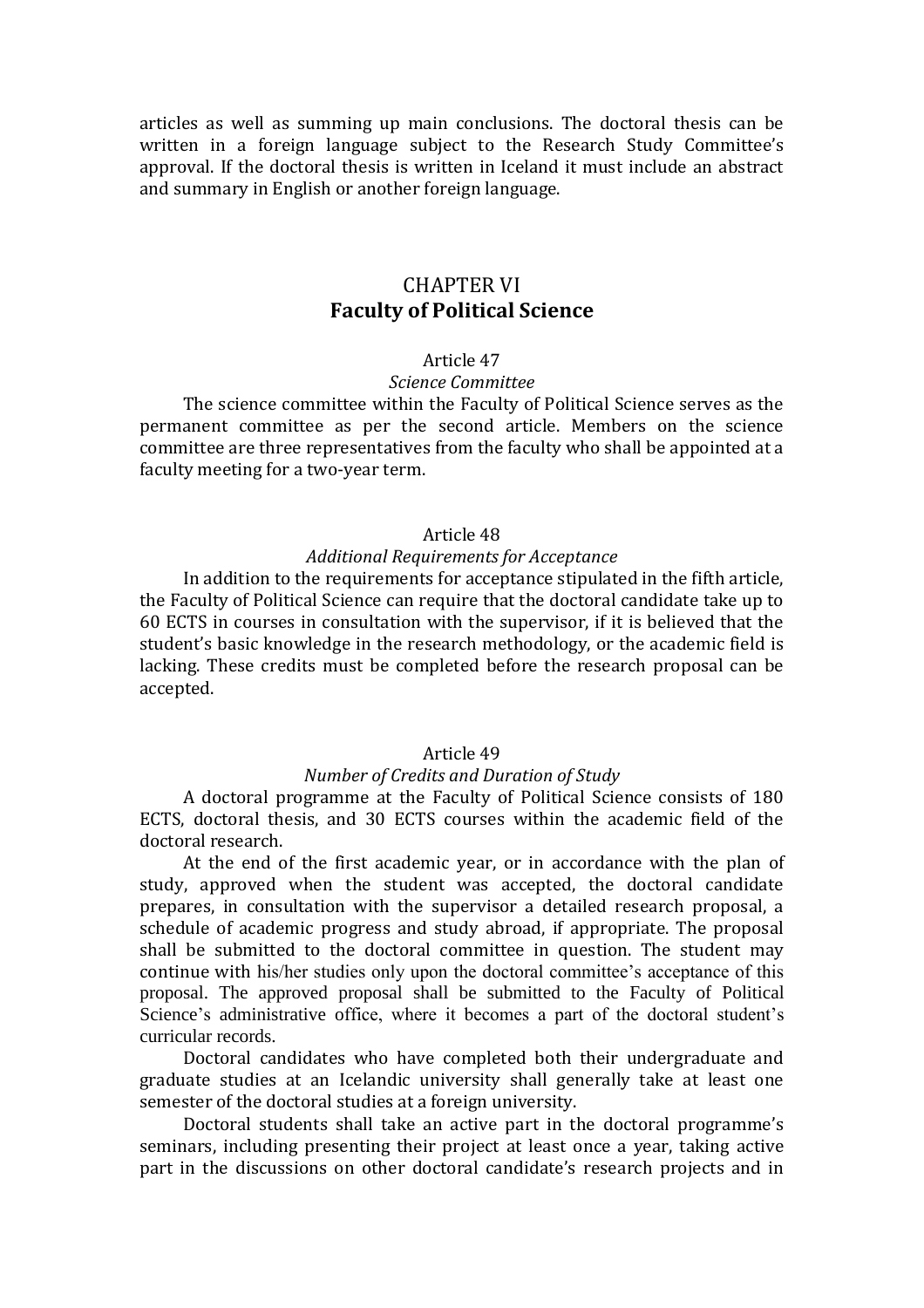general taking part in the academic discussions in their research field.

# Article 50

#### *Supervisor*

The appointment of a supervisor is subject to faculty approval. The supervisor reports on the doctoral candidate's academic progress once per year. It is not authorized to have more than one supervisor.

Each supervisor within the Faculty of Political Science may generally not supervise more than four doctoral students at a time. It is possible to grant exemptions in special circumstance from this rule; however, the number of students per supervisor can never exceed six students.

#### Article 51

### *Doctoral Committees*

A doctoral committee shall be appointed on the supervisor's recommendation and approved by the Faculty's Science Committee, and in certain instances the Faculty Council.

The supervisor can suggest to the faculty that others, in addition to the head of the doctoral committee, have the leading supervisory role. This needs to be reported on to the science committee and faculty meeting in the Faculty of Political Science. Such a suggestion requires thorough rationale as well as a detailed statement on the division of work and the percentage of work effort of each party.

# Article 52

#### *Doctoral Thesis*

The doctoral thesis shall be written in English unless there is a particular rationale for it being written in another language.

The doctoral thesis at the Faculty of Political Science can be an integral collection of articles on one main field of research. In those cases the doctoral student must write a feature article covering all the main topics of the individual articles, summing up main conclusions; connecting the articles academically. A composite doctoral thesis shall include a minimum of four scientific articles. Furthermore, the doctoral candidate must be the first author of at least two of the articles and co-author of the other two. Two articles must have been approved for publication with or without provision of changes in accepted international peer reviewed journals in the academic field in question. The doctoral candidate must be the first author of at least one of the two articles that have been accepted. Two articles must have been submitted for peer review.

If the doctoral candidate is not the only author of an article / articles, her/his contribution must be clear and co-authors must send confirmation on the subject to the doctoral committee.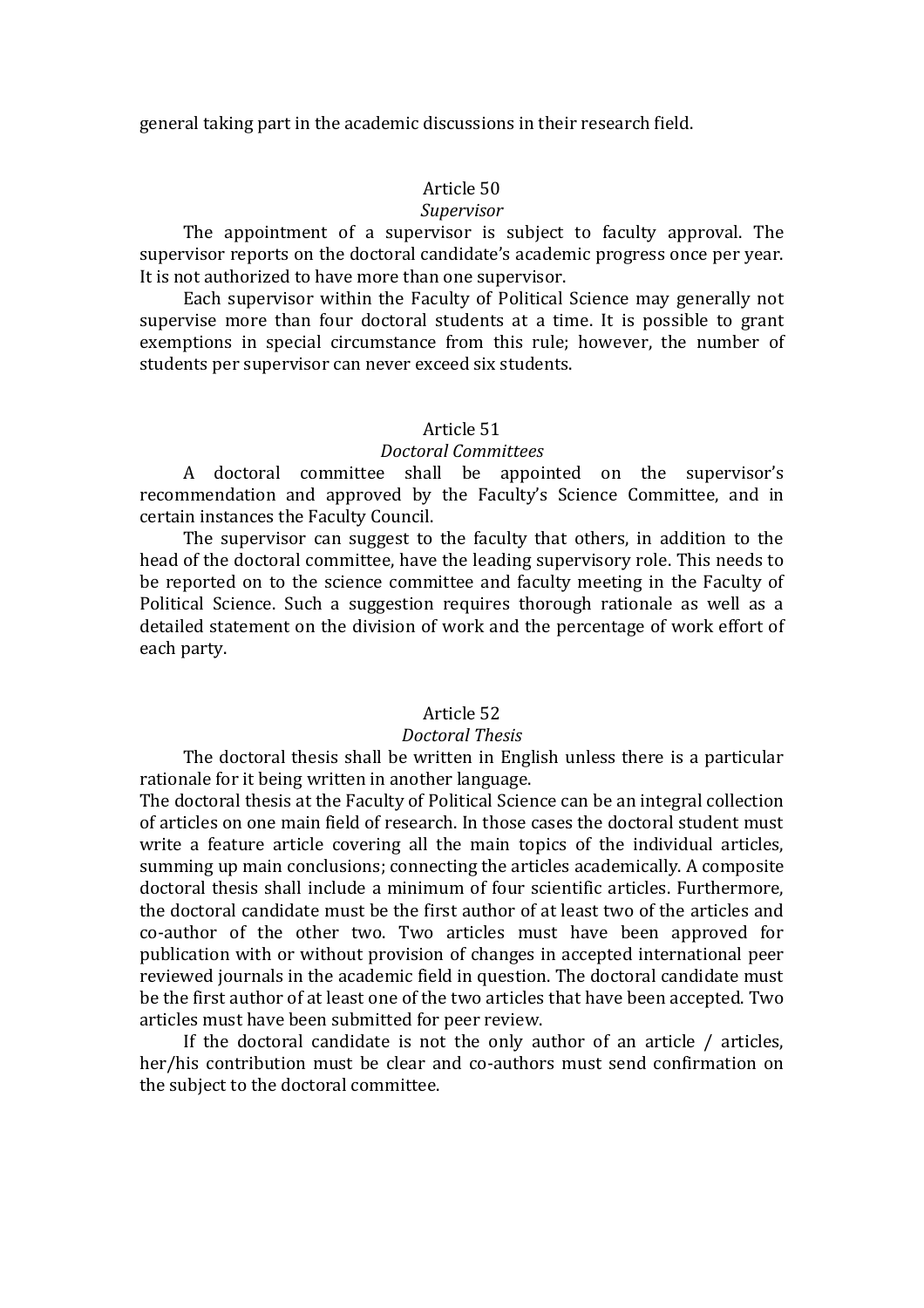# CHAPTER VII **Faculty of Business Administration**

### Article 53

#### *Doctoral Study Committee*

A Doctoral Study Committee within the Faculty of Business Administration serves as the permanent committee as per the second article. Members on the doctoral study committee are the Head of Faculty and two individuals who are appointed at faculty meeting and its chairman shall be the faculty's representative in the School of Social Sciences' Science Committee, and the other one a substitute. The committee is appointed for a three-year term.

#### Article 54

#### *Number of Credits*

A doctoral programme at the Faculty of Business Administration consists of 180 ECTS. Doctoral courses are decided upon by the supervisor in consultation with the student. The supervisor can also require that the doctoral student take course on Master's level as a part of her/his preparation.

### Article 55

#### *Supervisors*

Each lecturer is not, generally, the main supervisor for more than four doctoral candidates.

### Article 56

#### *Appointment of a Doctoral Committee*

A doctoral committee shall be appointed on the supervisor's recommendations and approved by the Faculty of Business Administration's Committee on Doctoral Studies. The committee shall be appointed no later than 18 months prior to the scheduled end of studies.

# CHAPTER VIII **Validity and other items**

#### Article 57

#### *Authorisation and Validity*

These regulations are set in accordance with articles 47 and 68 – 69 of the University of Iceland's Regulation no. 569/2009 and as per authorisation of laws no 85/2008 on public universities. These regulations have been agreed upon by the School of Social Sciences' faculties, the School Board, and the Centre for Graduate Studies, as per articles 66 and 69 of the University of Iceland's Regulations no. 569/2009. These regulations took effect on 1 July 2011 and at the same time regulations no 134/2005 on doctoral studies and research study